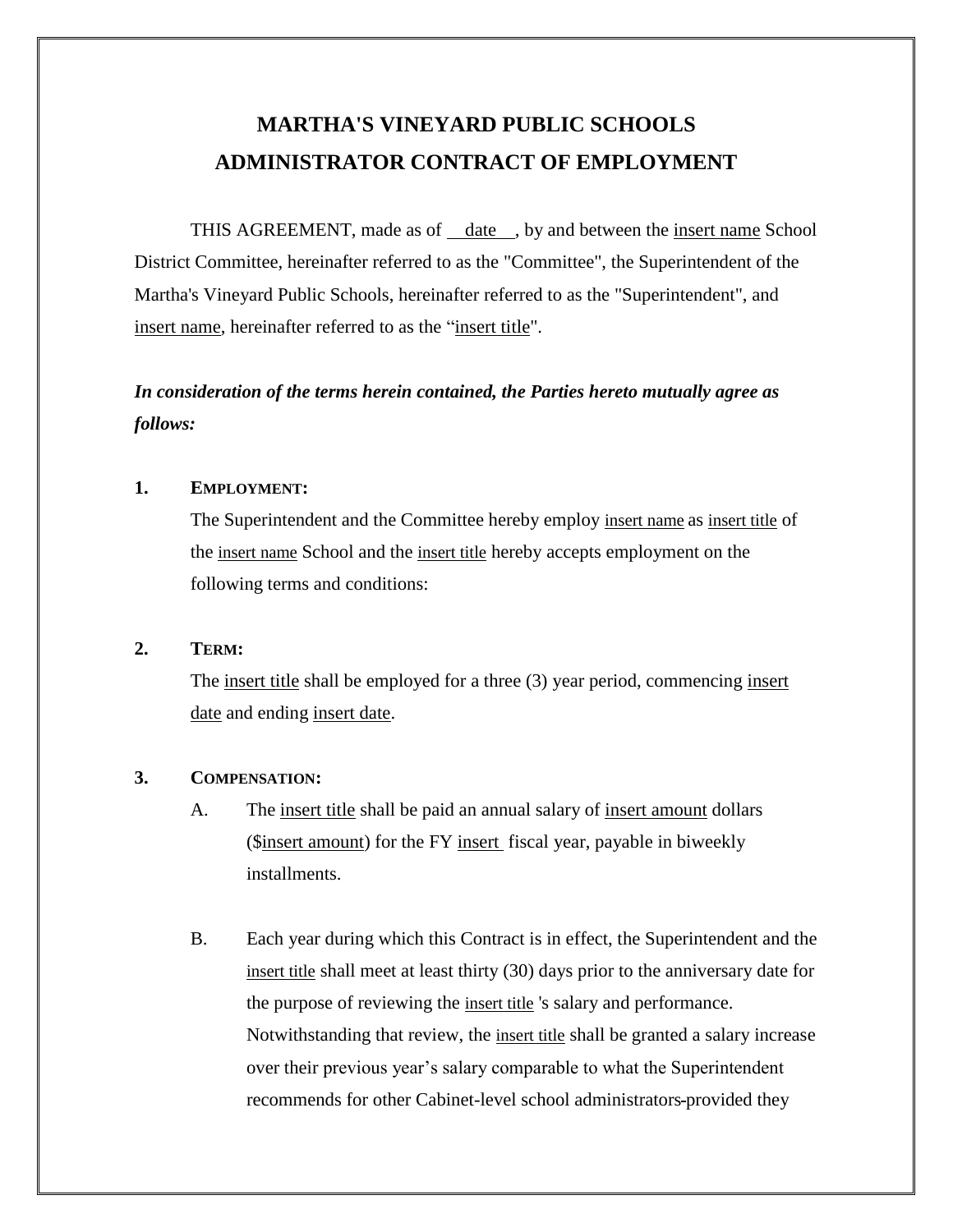receives a positive evaluation report and recommendation from the Superintendent.

"The Superintendent will recommend a salary increase based on the quality of the insert title's performance and the percentage increase of other school administrators in the Martha's Vineyard Public Schools."

C. In accordance with practice for other district professional employees, the insert title, after ten (10) continuous school years of service in the Martha's Vineyard Public Schools, will be entitled to an annual longevity stipend commensurate to that given to teachers in the annual Teachers' Contract.

#### **4. DUTIES AND RESPONSIBILITIES:**

- A. The insert title shall faithfully and effectively perform the duties identified in the job description that is attached hereto and made a part hereof. (SeeAppendix A).
- B. Furthermore, the insert title recognizes that their responsibilities and conduct is not solely determined by prescribed hours and will perform the directed and implied duties of their position as determined by the Superintendent, and will expend the time and effort necessary to effectively achieve the goals and purpose of the Martha's Vineyard Public Schools.

#### **5. TERMINATION:**

A. In the event that the insert title desires to terminate this contract before the term of service shall have expired, except for retirement, he/she may do so by giving at least sixty (60) calendar days' notice of their intention to the Superintendent. Said notice shall be sent certified mail to the Office of the Superintendent, 4 Pine Street, Vineyard Haven, MA 02568. Notwithstanding the above, the insert title may request and the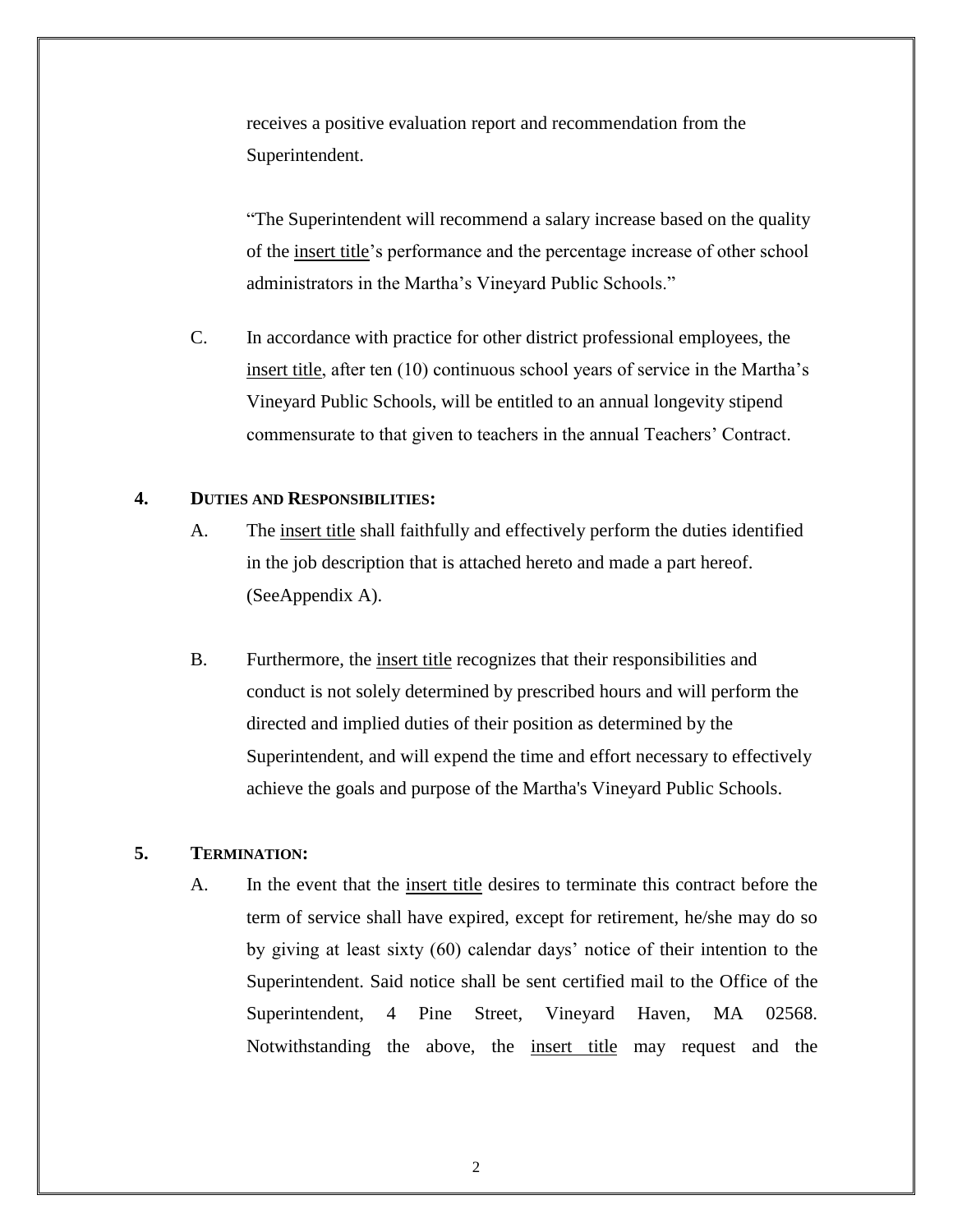Superintendent may consider termination of this contract in fewer than 60 days.

B. The Superintendent may dismiss, demote, or suspend the insert title in accordance with the provisions of Mass. G.L. c. 71, Sections 41 and 42D. This Agreement does not establish any rights with respect to dismissal, demotion, or suspension which are not otherwise available to the insert title under the terms of Mass. G.L. c. 71, Sections 41 or 42D.

Accordingly, the insert title hereunder, having not served as insert title in the public schools of the District for three consecutive years, may be dismissed, demoted, or suspended during the term of this Agreement without any good cause protection and without any right to arbitrate the dismissal, demotion, or suspension decision. Prior to being dismissed, demoted, or suspended, the insert title shall be provided with such notice as is required pursuant to Mass. G.L. c. 71, Sections 41 and 42D, and if he so requests, shall be provided with an opportunity to review the decision with the Superintendent or Principal in accordance with Mass. G.L. c. 71, Sections 41 and 42D.

In the event of the dismissal of the insert title by the Superintendent, all salary and benefits due under this Agreement to the insert title and all obligations of the employer hereunder shall cease on the effective date of such dismissal.

C. Except as given in Section 5A and 5B above, this Contract may not be terminated at any time prior to its expiration without written notice of at least four (4) weeks.

#### **6. CERTIFICATION:**

The insert title shall maintain, throughout the term of this contract, a valid and appropriate state licensure certificate qualifying them to act as insert title of the insert name School.

3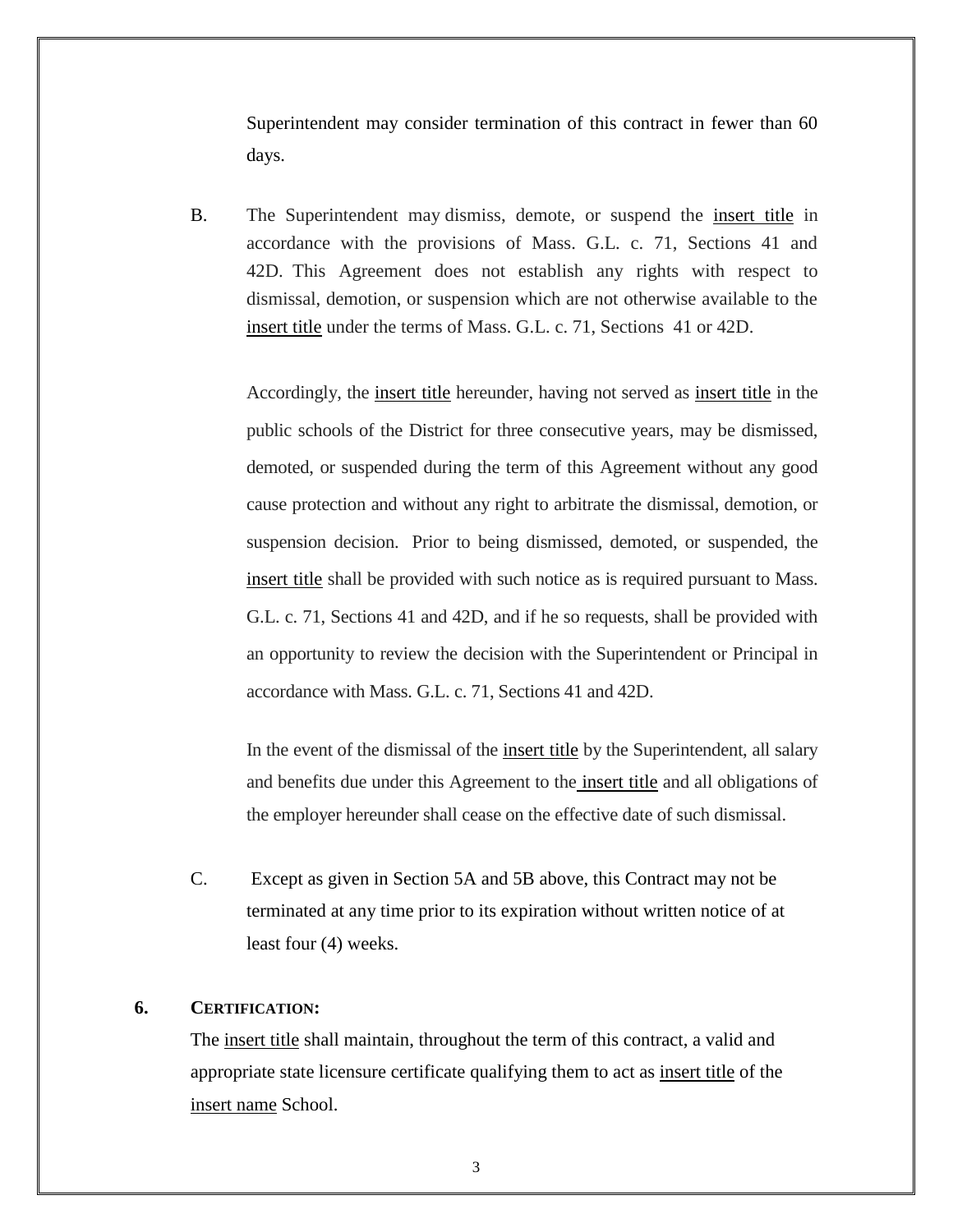#### **7. RESIDENCE:**

The insert title is encouraged to maintain residence in one of the six towns on Martha's Vineyard during the term of their employment.

#### **8. OUTSIDE ACTIVITIES:**

The insert title may accept speaking, writing and lecturing or other engagement of a professional nature with the consent of the Superintendent and the committee. The Committee shall not be responsible for expenses incurred by the insert title as result of engaging in any outside professional activities. All such activities shall be conducted outside of the time required of the insert title in the performance of their duties as insert title of the insert name School.

#### **9. PROFESSIONAL GROWTH AND DEVELOPMENT ALLOWANCE:**

The insert title, as part of their continued professional growth and development, is encouraged to participate in conferences, programs, seminars and courses.

The Committee will pay up to two thousand (\$2,000) dollars each year to the insert title for these activities, following prior approval by the Superintendent and Committee for major absences from the Island, and for out-of-state travel. These activities should not interfere with the administration of the school system.

#### **11. REIMBURSEMENT OF EXPENSES:**

The committee shall reimburse the insert title for all expenses reasonably incurred in the performance of their duties under this Agreement. However, attendance at appropriate out-of-state meeting(s) shall be subject to prior approval of the Superintendent and the Committee. Such expenses shall include, but shall not necessarily be limited to: costs of attendance at appropriate local, state, regional, and national meetings, conferences or workshops; costs of national, state and local professional organization renewal dues, such as MSSAA and professional journals.

4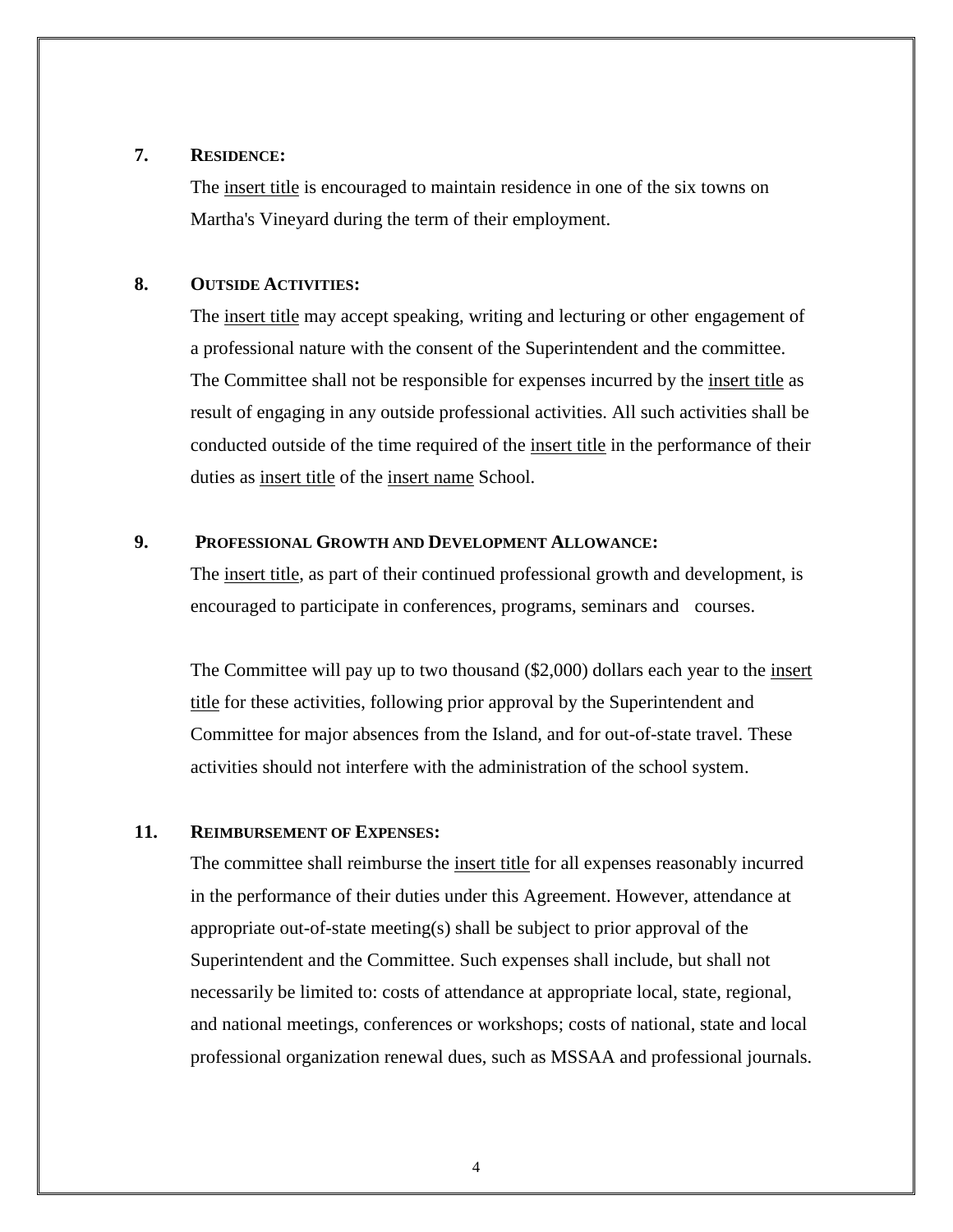#### **12. STATE RETIREMENT ASSOCIATION:**

The insert title shall be a member of the Teachers' Retirement System as required by M.G.L. Chapter 32, Section 2.

#### **13. INSURANCE AND PROTECTION BENEFITS:**

The Committee shall provide the insert title with the following insurance and protection benefits:

- A. *Medical Insurance* The Committee shall provide the insert title, at their discretion, with the same percent of premium costs for medical and health insurance as provided to other school employees.
- B. *Dental Insurance* The Committee shall provide the insert title with the same percent of premium costs for dental insurance as provided for teachers and administrators.
- C. *Indemnification Insurance* The Committee shall provide the insert title with indemnification insurance equal to that provided to School Committee members under its Errors and Omissions Policy.
- D. *Personal Liability Protection* The Committee agrees to comply fully with the provisions of M.G.L. Chapter 258 and to this end will provide sums for reasonable legal expenses and other damages incurred by the insert title in the course of their employment.

#### **14. WORK YEAR, ANNUAL VACATION, SICK LEAVE AND BEREAVEMENT LEAVE:**

A. The <u>insert title</u> shall be employed during a twelve-month work year and shall receive twenty-five (25) vacation days as well as twelve (12) legal holidays, if applicable. Vacation days can be carried through to August  $31<sup>st</sup>$ of the following contract year if requested in advance in writing. Vacation days not utilized by August  $31<sup>st</sup>$  will be lost.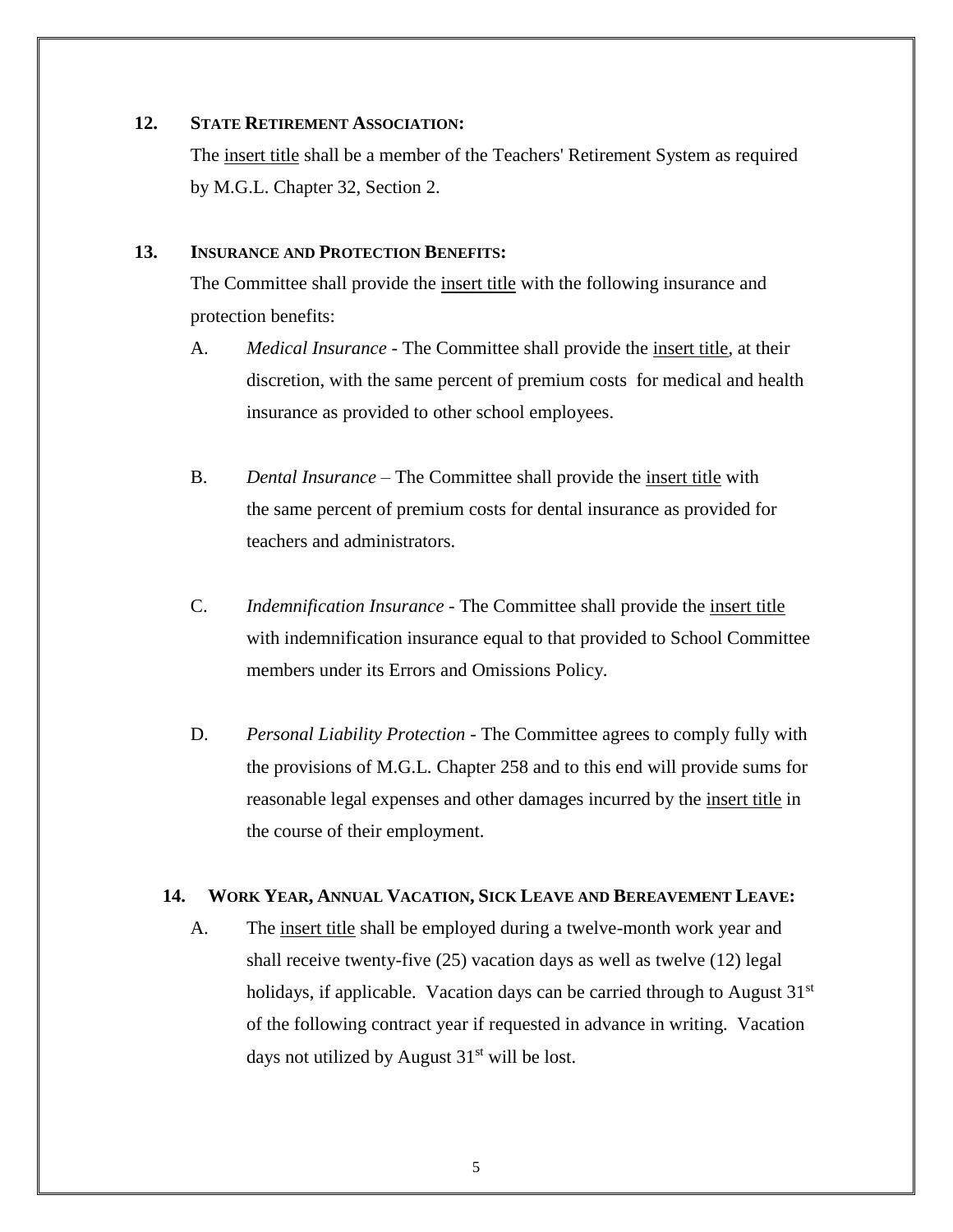- B. The insert title shall receive up to eighteen (18) sick days per year with pay, five (5) of which can be used each year as personal days. Unused sick days may be accumulated to a maximum of 200 days. Unused sick leave shall be reimbursed at the rate of \$30.00 per day upon the retirement of the insert title only after ten (10) years of service to the district and with due prior notification of retirement of at least one full fiscal year.
- C. *Bereavement Leave* The insert title shall be allowed up to five (5) days of bereavement leave with pay during the school year each time there is a death in the immediate family or of grandparents, grandchildren, in-laws and siblings.

#### **15. GOAL AND OBJECTIVES:**

Prior to the beginning of each school year, the insert title shall meet with the Superintendent to establish performance goals and objectives for the coming school year. These goals and objectives shall be in writing, shall be consistent with the duties and responsibilities of the insert title and will be among the criteria by which the insert title is evaluated.

#### **16. EVALUATION:**

The insert title 's performance shall be evaluated by the Superintendent by June 30<sup>th</sup> of each year of this Contract is in effect. The Superintendent's evaluation of the insert title will be considered in determining annual salary adjustments.

The evaluation will include compliance with the provisions of this agreement, a review of progress towards mutually established annual goals documented via administrative portfolio.

If the insert title 's performance is found unsatisfactory, the Superintendent shall describe, in writing, the specific instances of unsatisfactory performance. The evaluation shall include recommendations for areas of improvement. The insert title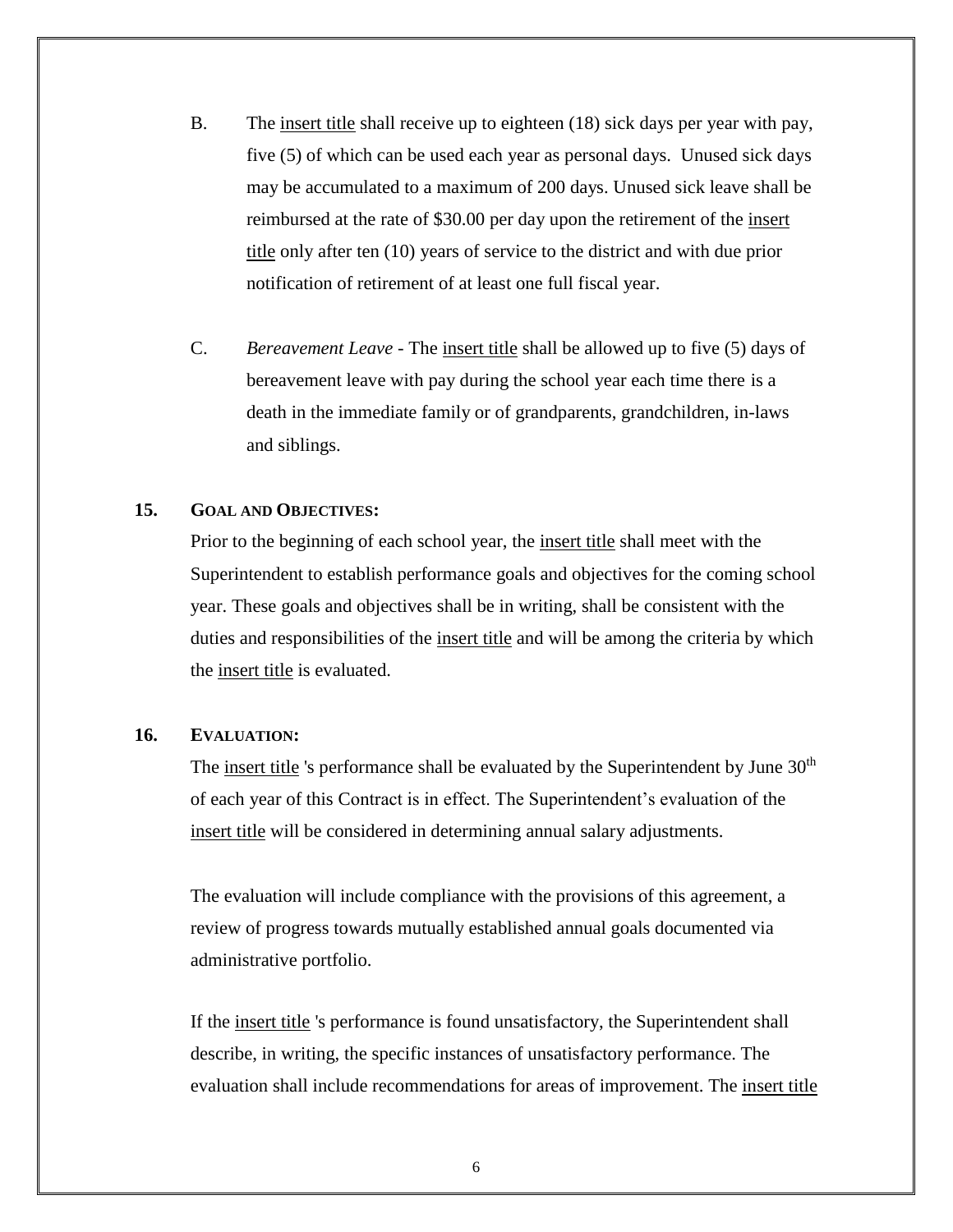shall have the right and opportunity to make a written response to the evaluation. The Superintendent will discuss the evaluation with the Superintendent.

#### **17. ENTIRE AGREEMENT:**

This contract embodies the whole agreement between the Committee, the Superintendent, and the insert title and there are no inducements, promises, terms, conditions, or obligations made or entered into by either of the Parties other than those contained herein. The Contract may not be changed, except in writing signed by the Party(s) against whom enforcement thereof is sought.

#### **16. INVALIDITY:**

If any paragraph or part of this Agreement is invalid, it shall not affect the remainder of said agreement, but said remainder shall be binding and effective against all parties.

*IN WITNESS WHEREOF*, the parties here have set their hands and seals this day of \_\_\_\_\_\_\_\_\_\_\_\_\_\_\_\_\_\_\_\_\_\_\_\_\_\_\_\_\_\_\_\_(insert year).

insert title

**SUPERINTENDENT** 

SCHOOL COMMITTEE CHAIR

\_\_\_\_\_\_\_\_\_\_\_\_\_\_\_\_\_\_\_\_\_\_\_\_\_\_\_\_\_

\_\_\_\_\_\_\_\_\_\_\_\_\_\_\_\_\_\_\_\_\_\_\_\_\_\_\_\_\_

\_\_\_\_\_\_\_\_\_\_\_\_\_\_\_\_\_\_\_\_\_\_\_\_\_\_\_\_\_